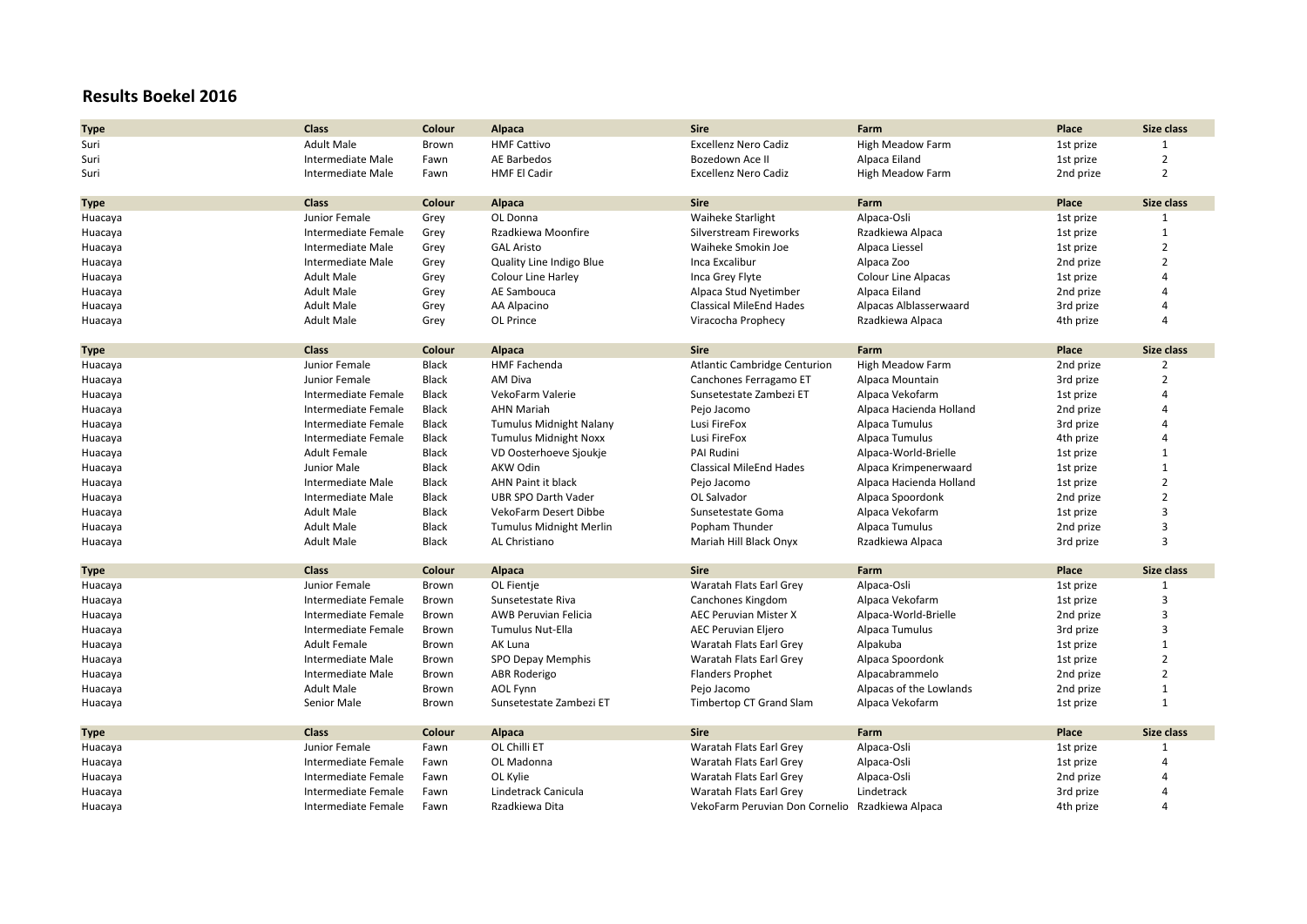| Huacaya     | Intermediate Male   | Fawn         | <b>Flanders Caïro</b>        | Aquaviva Claudius                    | Alpaca Zoo                    | 1st prize | 5              |
|-------------|---------------------|--------------|------------------------------|--------------------------------------|-------------------------------|-----------|----------------|
| Huacaya     | Intermediate Male   | Fawn         | VekoFarm Joshua              | Sunsetestate Zambezi ET              | Alpaca Vekofarm               | 2nd prize | 5              |
| Huacaya     | Intermediate Male   | Fawn         | VekoFarm Robben              | VekoFarm Jandi                       | Alpaca Vekofarm               | 3rd prize | 5              |
| Huacaya     | Intermediate Male   | Fawn         | Tumulus Naga's Gold          | Snowmass Roll of Honour              | Alpaca Tumulus                | 4th prize | 5              |
| Huacaya     | Intermediate Male   | Fawn         | AO Mayson                    | Waratah Flats Earl Grey              | Overveld                      | 5th prize | 5              |
| Huacaya     | <b>Adult Male</b>   | Fawn         | AO Kyle                      | Waratah Flats Earl Grey              | Overveld                      | 1st prize | 5              |
| Huacaya     | <b>Adult Male</b>   | Fawn         | OL Rossy                     | Waratah Flats Earl Grey              | Alpaca Hacienda Holland       | 2nd prize | 5              |
| Huacaya     | <b>Adult Male</b>   | Fawn         | <b>AGD Giuliano</b>          | ATD Beau Killarney's Lad             | Alpaca Garden van Dorsser Hof | 3rd prize | 5              |
|             | <b>Adult Male</b>   | Fawn         |                              |                                      |                               |           | 5              |
| Huacaya     |                     |              | <b>AKW Lorenzo</b>           | Classical MileEnd Lysander           | Alpaca Krimpenerwaard         | 4th prize |                |
| Huacaya     | <b>Adult Male</b>   | Fawn         | <b>BAM Hummer</b>            | <b>Aquaviva Claudius of Flanders</b> | <b>Bamby Alpaca Farm</b>      | 5th prize | 5              |
| <b>Type</b> | <b>Class</b>        | Colour       | Alpaca                       | <b>Sire</b>                          | Farm                          | Place     | Size class     |
| Huacaya     | Junior Female       | Beige        | OL Frieda ET                 | Waratah Flats Earl Grey              | Alpaca-Osli                   | 1st prize | 1              |
| Huacaya     | Intermediate Female | Beige        | AWE CINDERELLA               | Aguaviva Claudius                    | Alpaca Weelde                 | 1st prize | Δ              |
| Huacaya     | Intermediate Female | Beige        | <b>HMF Epic Girl</b>         | Eringa Park Centauri                 | <b>High Meadow Farm</b>       | 2nd prize |                |
| Huacaya     | Intermediate Female | Beige        | <b>AK Chelsey</b>            | OL Barosso                           | Alpakuba                      | 3rd prize | Δ              |
| Huacaya     | Intermediate Female | Beige        | <b>AOL Graziella</b>         | Classical MileEnd Lysander ET        | Alpacas of the Lowlands       | 4th prize | 4              |
| Huacaya     | <b>Adult Female</b> | Beige        | AHN Joy de Vivre             | Stoneleigh Omega                     | Alpaca Hacienda Holland       | 1st prize | $\mathbf{1}$   |
| Huacaya     | Intermediate Male   | Beige        | OL Madock                    | Waratah Flats Earl Grey              | Alpaca-Osli                   | 1st prize | 4              |
| Huacaya     | Intermediate Male   | Beige        | <b>AWB Peruvian Freddy</b>   | <b>AEC Peruvian Lorenzo</b>          | Alpaca-World-Brielle          | 2nd prize | Δ              |
| Huacaya     | Intermediate Male   | Beige        | <b>AWB Peruvian Fabio</b>    | <b>AEC Peruvian Lorenzo</b>          | Alpaca-World-Brielle          | 3rd prize | $\Delta$       |
| Huacaya     | Intermediate Male   | <b>Beige</b> | CD Corona                    | <b>Brabant Kashmir</b>               | Alpacafarm Carpe Diem         | 4th prize | 4              |
| Huacaya     | <b>Adult Male</b>   | Beige        | CD Tiësto                    | <b>Brabant Kashmir</b>               | Alpacafarm Carpe Diem         | 1st prize | $\overline{2}$ |
| Huacaya     | <b>Adult Male</b>   |              |                              | Rural Alianza Don Pepe               | Alpaca America                | 2nd prize | $\mathfrak{p}$ |
|             |                     | Beige        | <b>AANL Hero Domingo</b>     |                                      |                               |           |                |
|             |                     |              |                              |                                      |                               |           |                |
| <b>Type</b> | <b>Class</b>        | Colour       | Alpaca                       | <b>Sire</b>                          | Farm                          | Place     | Size class     |
| Huacaya     | Intermediate Female | White        | VekoFarm Caroline            | VekoFarm Jandi                       | Alpaca Vekofarm               | 1st prize | 9              |
| Huacaya     | Intermediate Female | White        | <b>HMF Eclipse</b>           | Eringa Park Centauri                 | <b>High Meadow Farm</b>       | 2nd prize | 9              |
| Huacaya     | Intermediate Female | White        | <b>Quality Line Illusion</b> | <b>Quality Line Foreigner</b>        | <b>Quality Line Alpacas</b>   | 3rd prize | 9              |
| Huacaya     | Intermediate Female | White        | <b>AANL Irresistable</b>     | EP Cambridge Savabeal                | Alpaca America                | 4th prize | 9              |
| Huacaya     | Intermediate Female | White        | <b>VB Feline</b>             | Waratah Flats Earl Grey              | Alpacafarm Vorstenbosch       | 5th prize | 9              |
| Huacaya     | Intermediate Female | White        | <b>ALBR Peruvian Lizzy</b>   | AH Peruvian Julian                   | Alpaca Brabant                | 6th prize | 9              |
| Huacaya     | <b>Adult Female</b> | White        | <b>AHN Gentle</b>            | Stoneleigh Omega                     | Alpaca Hacienda Holland       | 1st prize | $\mathbf{1}$   |
| Huacaya     | Intermediate Male   | White        | <b>ABR Navigator</b>         | NZ Southern Fleet                    | Alpacabrammelo                | 1st prize | 10             |
| Huacaya     | Intermediate Male   | White        | CD Dynamo                    |                                      | Alpacafarm Carpe Diem         | 2nd prize | 10             |
|             | Intermediate Male   | White        | <b>AHN Geronimo</b>          | Futura Humdinger<br>VekoFarm Jandi   |                               |           |                |
| Huacaya     | Intermediate Male   | White        |                              |                                      | Alpaca Hacienda Holland       | 3rd prize | 10<br>10       |
| Huacaya     |                     |              | AWE ROMERO                   | Brabant Kashmir                      | Alpaca Weelde                 | 4th prize |                |
| Huacaya     | Intermediate Male   | White        | OL Eyecather                 | Waratah Flats Earl Grey              | Alpaca-Osli                   | 5th prize | 10             |
| Huacaya     | Intermediate Male   | White        | <b>ALBR Peruvian Pedro</b>   | AH Peruvian Julian                   | Alpaca Brabant                | 6th prize | 10             |
| Huacaya     | <b>Adult Male</b>   | White        | VekoFarm Don Corleone        | Rural Alianza Don Pepe               | Alpaca Vekofarm               | 1st prize | 8              |
| Huacaya     | <b>Adult Male</b>   | White        | <b>Ringwood Phantom</b>      | Silverstream Ghost                   | Alpaca Spoordonk              | 2nd prize | 8              |
| Huacaya     | <b>Adult Male</b>   | White        | Quality Line Ghost           | Silverstream Forerunner              | <b>Quality Line Alpacas</b>   | 3rd prize | 8              |
| Huacaya     | <b>Adult Male</b>   | White        | <b>AWE AVICII</b>            | <b>Brabant Kashmir</b>               | Alpaca Weelde                 | 4th prize | 8              |
| Huacaya     | Senior Male         | White        | <b>Flanders Nero</b>         | Aquaviva Claudius                    | Alpacafarm Vorstenbosch       | 1st prize | $\mathbf{1}$   |
| <b>Type</b> | <b>Class</b>        | Colour       | <b>Alpaca</b>                | <b>Sire</b>                          | Farm                          | Place     | Size class     |
| Huacaya     | Intermediate Female | Fancy        | Toota Appaloosa Davina       | Popham Amboseli                      | The Origional of the Andes    | 1st prize | 1              |